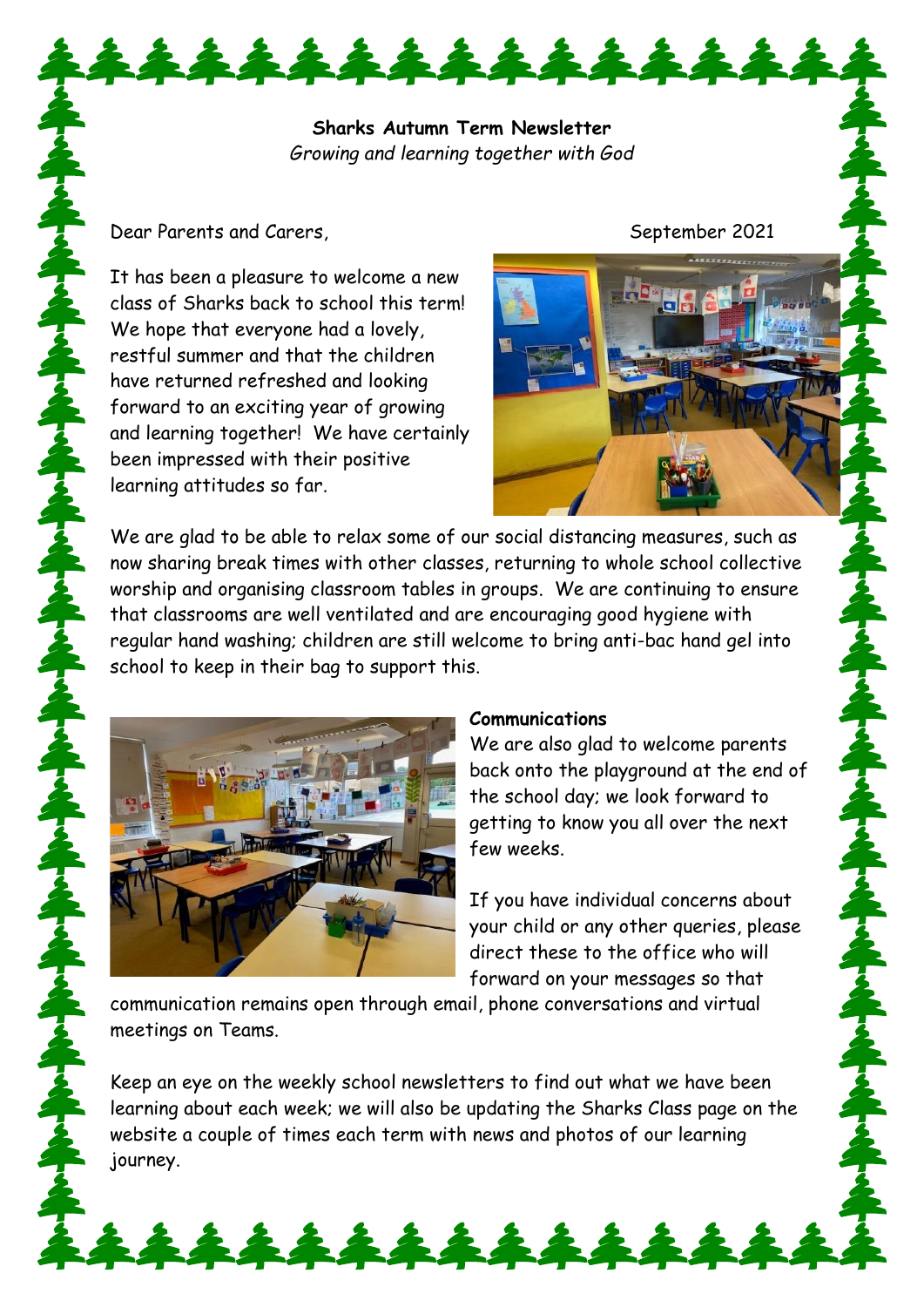

**Topic**

14444

Our topic this term is 'Evolve!' so in **Science** we will completing units called *Survival of the Fittest* and *The Human Species* where we will learn about the evolution and adaptation of different species, before focusing on human ageing (including puberty) and human health. Many of our **English** lessons will also be themed around evolution and adaptation, including reading Kipling's

*Just So Stories* and Shakespeare's *All the World's a Stage*, as well as writing recounts and explanation texts. Studying plants and animals will inform our initial **Art** work, developing sketching skills, before we turn to textiles in the lead-up to Christmas.

In **RE** we will be learning about Christianity, considering God's character and the role of Jesus. Our SCARF **PHSE** will focus on *Rights and Responsibilities* and *My Relationships*; we will also have weekly **Circle Time** sessions to support the children in developing positive self-esteem and interactions. In **French** we will be learning about France – developing our knowledge of France's geography whilst building descriptive vocabulary and grammar. This year, Year 6 will receive brass lessons from Mr Probert on Tuesday mornings, while Year 5 will be taught **Music** by Sharks teaching staff, this term focusing on songs which express positive feelings, which we will use to develop music appreciation skills and to inspire our own improvisations.

## **PE**

From 24th September, Sharks will be re-starting **swimming lessons** on **Friday** afternoons. Please could we remind you that all children need a swimming hat; these are available from the school office. We also have **PE** on **Wednesday** afternoons, where we will be developing Tag Rugby skills and then using counterbalances in Gymnastics. Please ensure that children have navy blue shorts, t-shirt, trainers and appropriate warm clothing for going outside, and that all items are clearly named. PE kits should be in school every day in case these sessions change; they will be sent home on a Friday so that the cloakrooms can be thoroughly cleaned.

# **Water bottles and snacks**

Children should remember to bring a bottle of water (not squash) into school to keep in the classroom every day; water bottles can be refilled during the day. If children are bringing in snack for break time, please remember this should be healthy food like a piece of fruit.